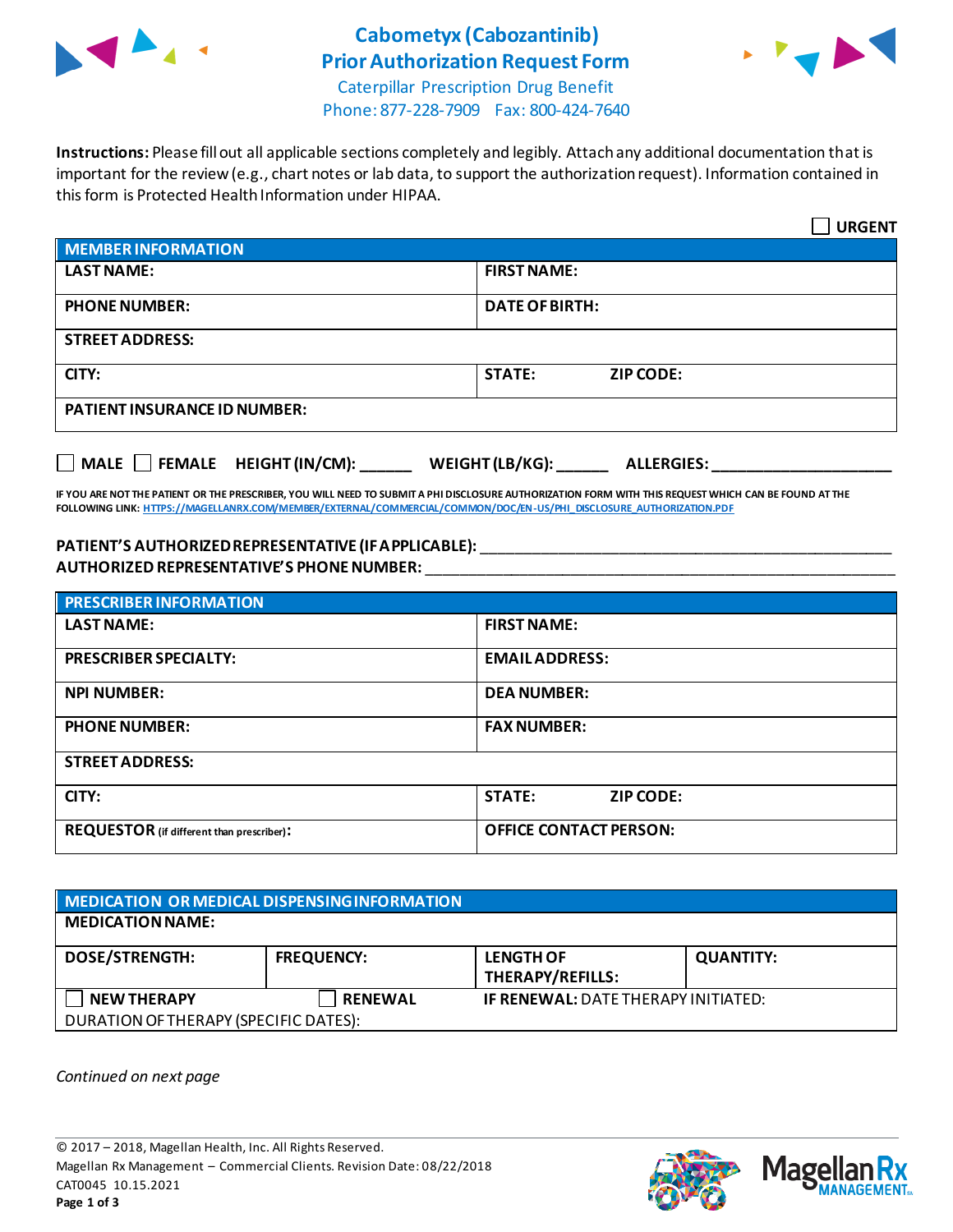

## **Cabometyx (Cabozantinib) Prior Authorization Request Form**

Caterpillar Prescription Drug Benefit Phone: 877-228-7909 Fax: 800-424-7640



| <b>MEMBER'S LAST NAME:</b>                                                                                                                                                                                                                                                                                               | <b>MEMBER'S FIRST NAME:</b>                                                                                            |                                                       |  |  |
|--------------------------------------------------------------------------------------------------------------------------------------------------------------------------------------------------------------------------------------------------------------------------------------------------------------------------|------------------------------------------------------------------------------------------------------------------------|-------------------------------------------------------|--|--|
|                                                                                                                                                                                                                                                                                                                          | 1. HAS THE PATIENT TRIED ANY OTHER MEDICATIONS FOR THIS CONDITION?                                                     | <b>NO</b><br>YES (if yes, complete below)             |  |  |
| <b>MEDICATION/THERAPY (SPECIFY</b><br>DRUG NAME AND DOSAGE):                                                                                                                                                                                                                                                             | <b>DURATION OF THERAPY (SPECIFY</b><br>DATES):                                                                         | <b>RESPONSE/REASON FOR</b><br><b>FAILURE/ALLERGY:</b> |  |  |
|                                                                                                                                                                                                                                                                                                                          |                                                                                                                        |                                                       |  |  |
| <b>2. LIST DIAGNOSES:</b><br>ICD-10:<br>$\Box$ Advanced hepatocellular carcinoma<br>□ Advanced renal cell carcinoma<br>Differentiated Thyroid Cancer<br>D Other Diagnosis*<br>ICD-10 Code(s):<br>3. REQUIRED CLINICAL INFORMATION: PLEASE PROVIDE ALL RELEVANT CLINICAL INFORMATION TO SUPPORT A<br>PRIOR AUTHORIZATION. |                                                                                                                        |                                                       |  |  |
| <b>Clinical Information:</b>                                                                                                                                                                                                                                                                                             |                                                                                                                        |                                                       |  |  |
| Will Cabometyx be used in conjunction with a clinical trial? $\Box$ Yes $\Box$ No                                                                                                                                                                                                                                        |                                                                                                                        |                                                       |  |  |
| For advanced hepatocellular carcinoma (HCC), answer the following:                                                                                                                                                                                                                                                       |                                                                                                                        |                                                       |  |  |
|                                                                                                                                                                                                                                                                                                                          | Has the patient been previously treated with Nexavar (sorafenib)? $\Box$ Yes $\Box$ No                                 |                                                       |  |  |
|                                                                                                                                                                                                                                                                                                                          | Has the patient received more than 2 other prior systemic therapies for hepatocellular carcinoma? $\Box$ Yes $\Box$ No |                                                       |  |  |
|                                                                                                                                                                                                                                                                                                                          | Does the patient meet the definition for Child-Pugh Class A (no cirrhosis is present)? $\Box$ Yes $\Box$ No            |                                                       |  |  |
| For advanced renal cell carcinoma, answer the following:<br>Does the patient have advanced renal cell carcinoma defined as stage T3a and above? $\Box$ Yes $\Box$ No<br>Does the carcinoma have a clear cell component? $\Box$ Yes $\Box$ No                                                                             |                                                                                                                        |                                                       |  |  |
| Will Cabometyx be used as first-line therapy in combination with nivolumab(Obdivo®)? $\Box$ Yes $\Box$ No                                                                                                                                                                                                                |                                                                                                                        |                                                       |  |  |
| Will Cabometyx be used in combination with nivolumab(Obdivo®) after ONLY one prior adjuvant/neoadjuvant                                                                                                                                                                                                                  |                                                                                                                        |                                                       |  |  |
| agent? $\Box$ Yes $\Box$ No                                                                                                                                                                                                                                                                                              |                                                                                                                        |                                                       |  |  |
| Did patient have previous treatment with a medication that targeted VEGF? $\Box$ Yes $\Box$ No                                                                                                                                                                                                                           |                                                                                                                        |                                                       |  |  |
| Has patient tried one of the following? $\Box$ Yes $\Box$ No Select if the patient has had a trial and failure of the following:                                                                                                                                                                                         |                                                                                                                        |                                                       |  |  |
| Inlyta (axitinib), please provide documentation of dates of service: ______________________________<br>$\Box$                                                                                                                                                                                                            |                                                                                                                        |                                                       |  |  |
| Nexavar (sorafenib), please provide documentation of dates of service: ___________________________<br>$\Box$                                                                                                                                                                                                             |                                                                                                                        |                                                       |  |  |
| Sutent (sunitinib), please provide documentation of dates of service: _____________________________<br>□                                                                                                                                                                                                                 |                                                                                                                        |                                                       |  |  |
| Votrient (pazopanib), please provide documentation of dates of service: National Section of the Section of Au<br>□                                                                                                                                                                                                       |                                                                                                                        |                                                       |  |  |
| Combination of nivolumab + imilimumab(Opdivo + Yervoy), please provide documentation of dates<br>$\Box$                                                                                                                                                                                                                  |                                                                                                                        |                                                       |  |  |
| of service: ____________________                                                                                                                                                                                                                                                                                         |                                                                                                                        |                                                       |  |  |



Magellan Rx

**MANAGEMENT**<sub>SM</sub>